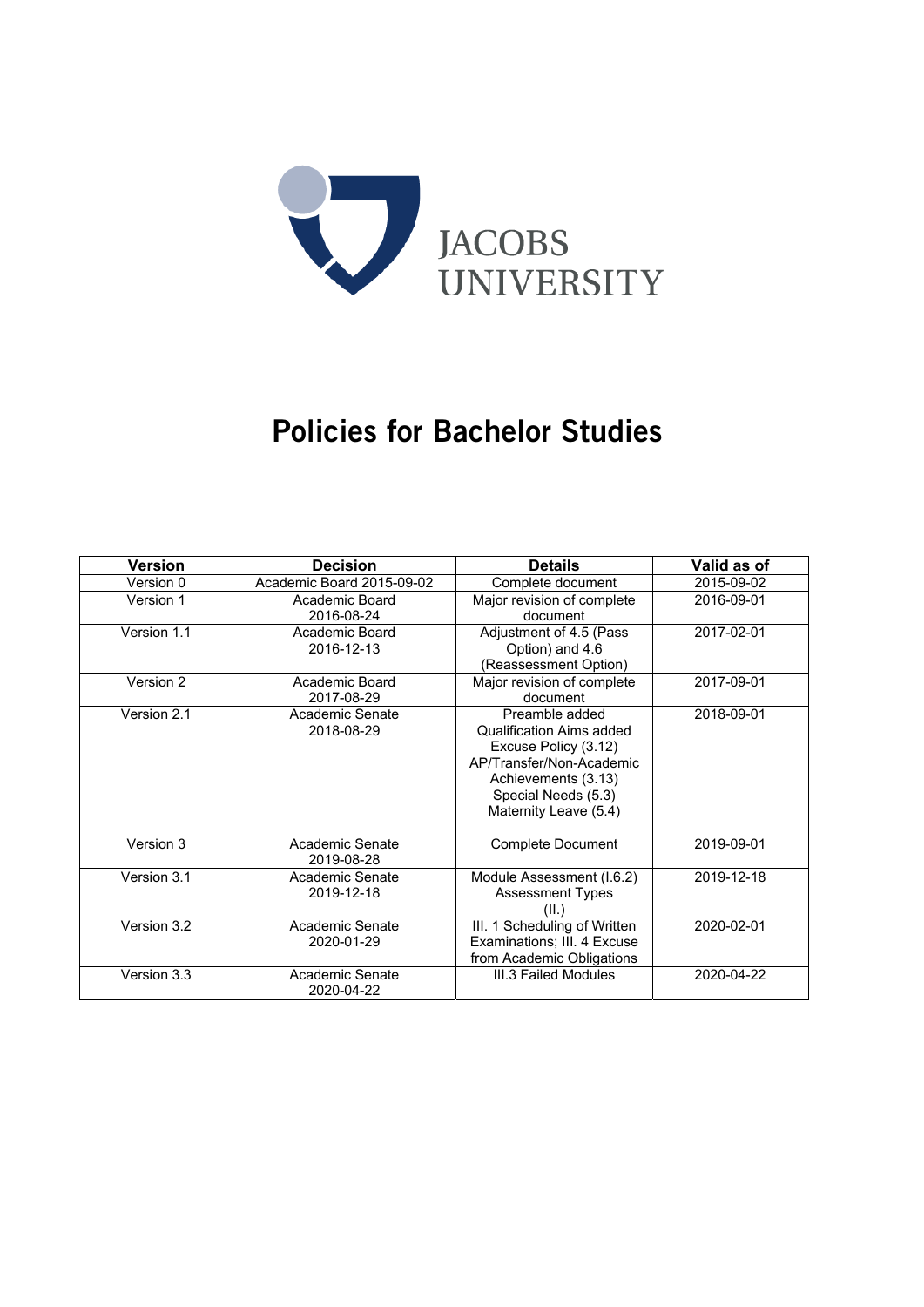

# **Contents**

| L.  |                                                                               |    |
|-----|-------------------------------------------------------------------------------|----|
|     |                                                                               |    |
|     |                                                                               |    |
|     |                                                                               |    |
|     |                                                                               |    |
|     |                                                                               |    |
|     |                                                                               |    |
|     |                                                                               |    |
|     |                                                                               |    |
|     |                                                                               |    |
|     |                                                                               |    |
|     |                                                                               |    |
|     |                                                                               |    |
|     |                                                                               |    |
|     |                                                                               |    |
|     |                                                                               |    |
|     |                                                                               |    |
|     |                                                                               |    |
|     |                                                                               |    |
|     |                                                                               |    |
|     |                                                                               |    |
| П.  |                                                                               |    |
|     |                                                                               |    |
|     |                                                                               |    |
|     |                                                                               |    |
|     |                                                                               |    |
|     |                                                                               |    |
| Ш.  |                                                                               |    |
|     |                                                                               |    |
|     |                                                                               |    |
|     |                                                                               |    |
|     |                                                                               |    |
|     |                                                                               |    |
|     |                                                                               |    |
|     |                                                                               |    |
|     |                                                                               |    |
|     | III.8 Advanced Placement, Transfer Credits, and Non-Academic Achievements  16 |    |
|     |                                                                               |    |
|     |                                                                               |    |
|     |                                                                               |    |
|     |                                                                               |    |
|     |                                                                               |    |
|     |                                                                               |    |
| IV. |                                                                               | 20 |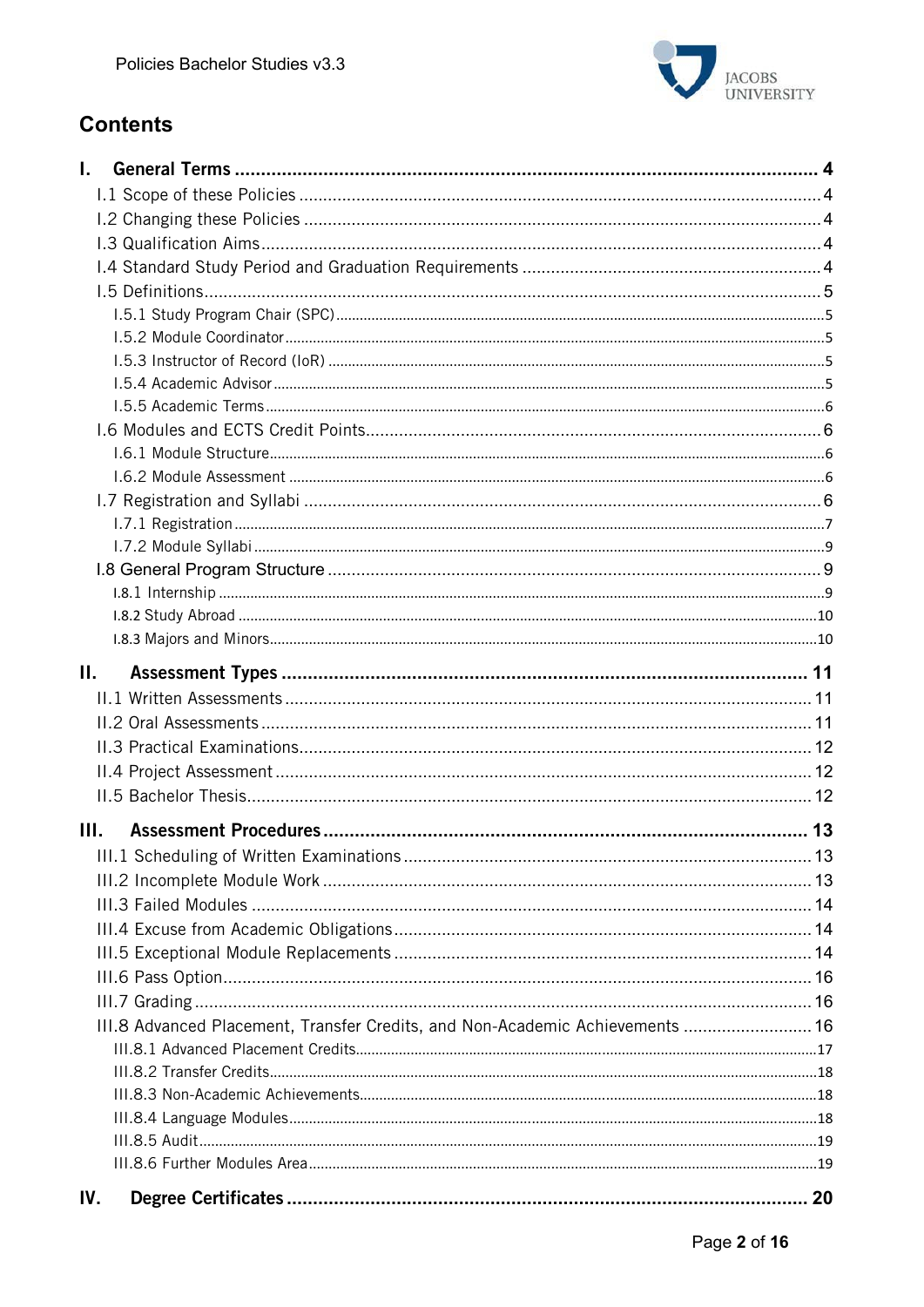

Disclaimer:

These policies are subject to compliance with Bremer Higher Education Act (Bremisches Hochschulgesetz - BremHG). Changes to these policies are possible under the provision of 1.2 "Changing these Policies".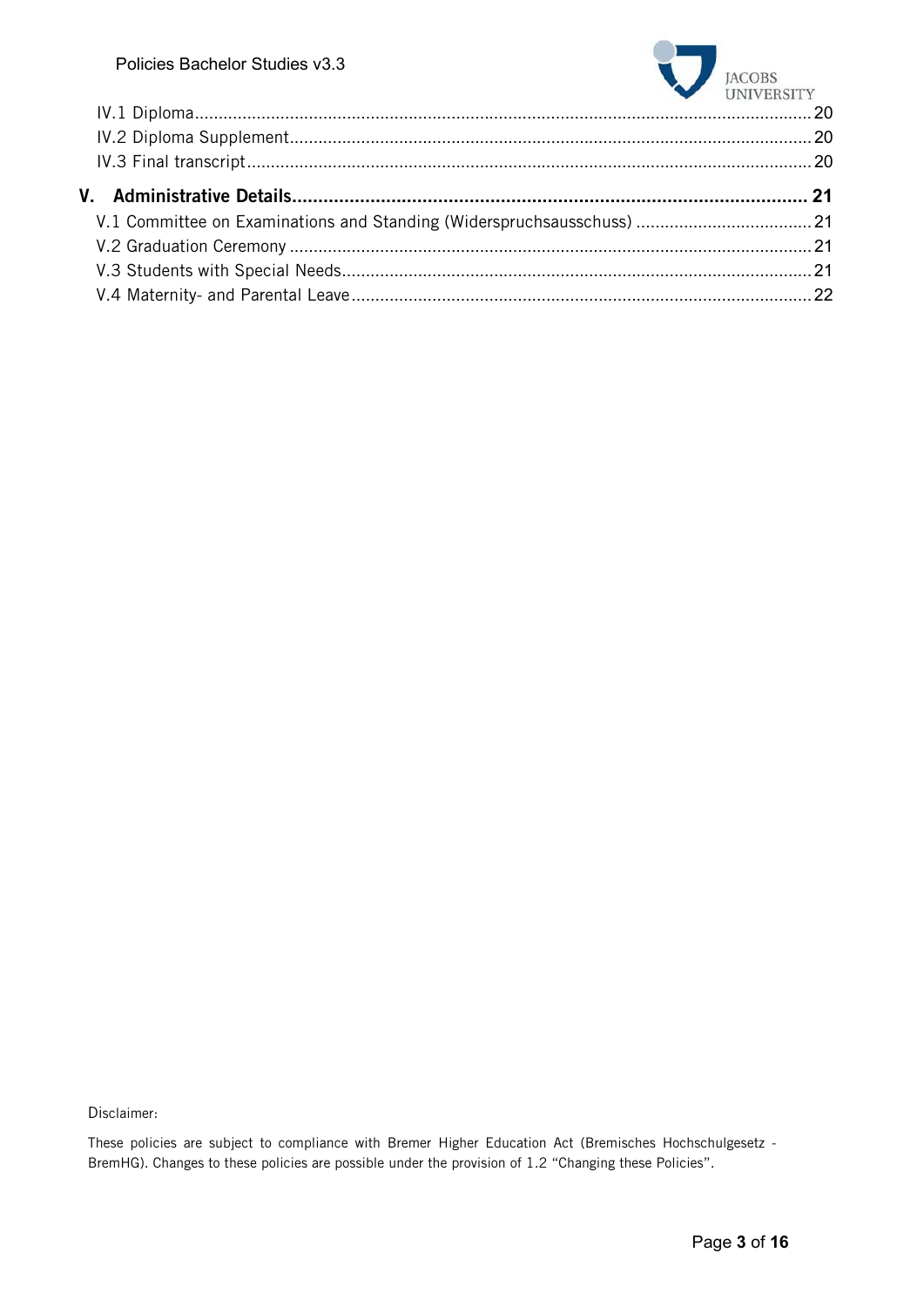

# I. General Terms

### I.1 Scope of these Policies

These policies are the general examination regulations (Rahmenprüfungsordnung). They apply to all study programs leading to a Bachelor of Science or Bachelor of Arts degree. In addition to these general policies, all Bachelor programs have individual programspecific regulations. The program-specific examination regulations are included in each Study Program Handbook. Every Bachelor program has an individual program handbook for each of its cohorts.

The modules of all Bachelor programs are listed in a module handbook. The module handbook contains module data sheets that include module descriptions, aims, intended learning outcomes, functions, components, ECTS credits, and pre-requisites.

In cases of conflict, the Policies for Bachelor Studies at hand apply.

## I.2 Changing these Policies

The Academic Senate decides upon changes of the Policies for Bachelor Studies.

## I.3 Qualification Aims

During their Bachelor studies students

- acquire an understanding of the content and methodology of the respective academic field and become familiar with the principles of scientific work;
- gain knowledge on the current state of research in the respective field of study and develop the ability to adequately address relevant scientific and technical problems;
- learn to reflect on scientific problems in their different contexts and to be able to assess them independently;
- address societal, political, ecological and economical challenges and acquire skills to actively engage in their societies;
- focus on an international context;
- learn general educational contents and gain key occupational skills in order to enter the labor market or continue their education in graduate schools.

### I.4 Standard Study Period and Graduation Requirements

Undergraduate studies at Jacobs University comprise pre-degree and undergraduate study programs.

Bachelor programs consist of a predefined set of modules that need to be passed in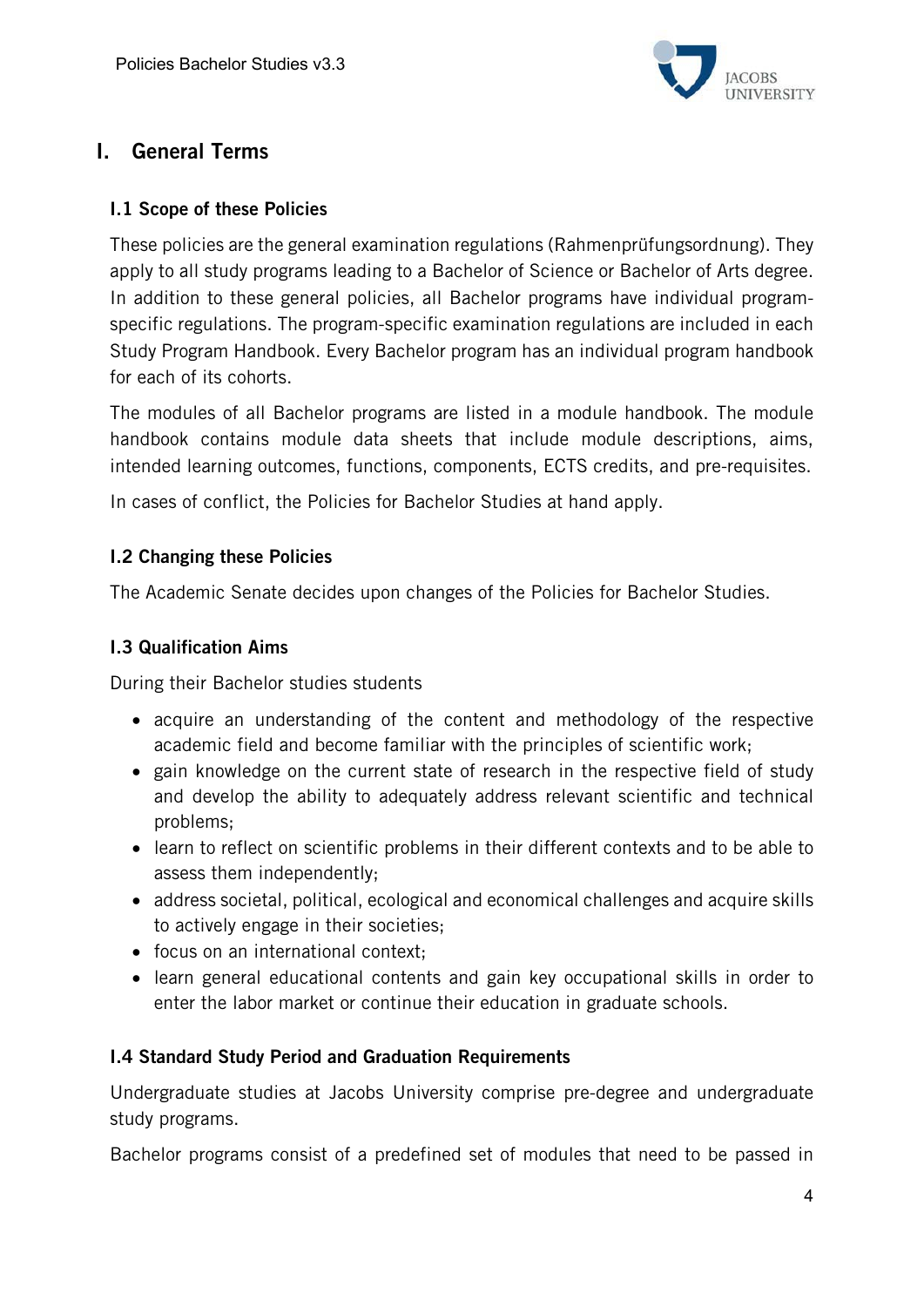

order to graduate. Upon successful completion of a Bachelor program (i.e., after meeting all necessary graduation requirements), students are awarded a Bachelor of Arts (BA) or a Bachelor of Science (BSc) degree. A student may complete the requirements for a Bachelor program at any time during the academic year.

The regular study period for the Bachelor degree is six semesters (Fachsemester) with a total of 180 ECTS credit points, unless a different standard study period is defined in the program handbook of the study program. A list of Bachelor programs offered and the respective degrees awarded by Jacobs University is published on the university website.

In general, pre-degree programs last one year. During these programs, students may earn credit points for future undergraduate studies as defined in the program-specific handbooks.

# I.5 Definitions

## I.5.1 Study Program Chair (SPC)

Each study program has its own SPC. The SPC is responsible for the academic coordination of the study program as well as for the module description to be accurate and current. The SPC is by default Module Coordinator and can delegate this responsibility to another faculty member.

### I.5.2 Module Coordinator

The Module Coordinator supervises a module and is responsible for its content and conduct. For modules consisting of only one module component, the Module Coordinator also carries out the role of Instructor of Record (IoR). If the Module Coordinator is an external lecturer with time constraints or other limitations of capacity, the SPC can serve as Module Coordinator or delegate the responsibility to another faculty member.

### I.5.3 Instructor of Record (IoR)

The Instructor of Record teaches the module or module component and is responsible for developing its content (syllabus), for assignments, and grades. As a rule, the IoR holds a doctorate degree in a module-relevant field. Sufficient practical experience in the respective industry preferably on an executive level can substitute a PhD if approved by the Dean.

### I.5.4 Academic Advisor

Upon enrollment, every student is assigned to a faculty member for academic advising. Students may change their Academic Advisor.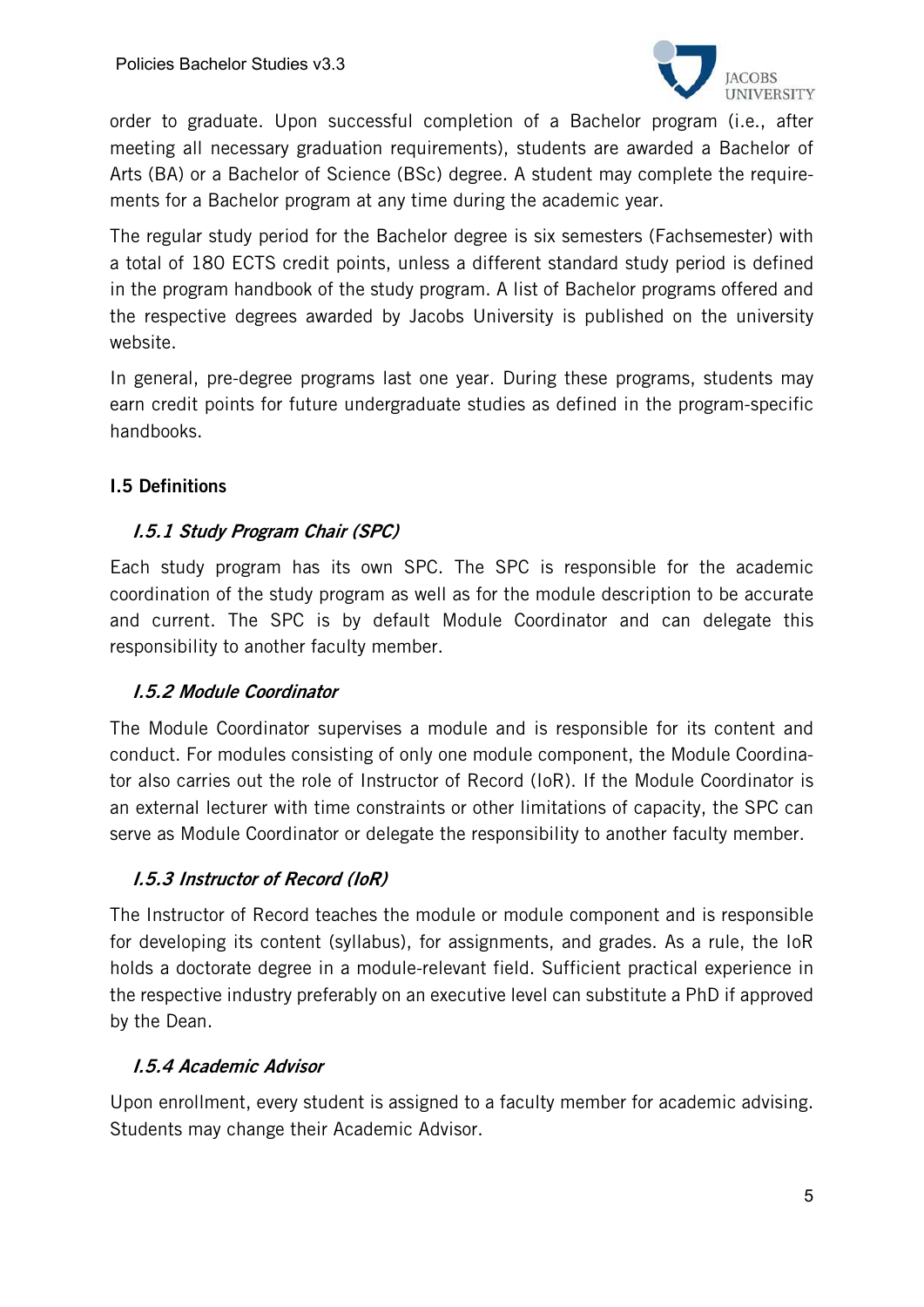

# I.5.5 Academic Terms

At Jacobs University, the academic year is divided into a fall semester including a separate January intersession period and a spring semester. Mandatory modules can be scheduled during the intersession period. Therefore, students are expected to be present during the intersession if they have to attend mandatory modules relevant for their studies. As a rule, classes and examinations are scheduled from Monday to Friday. However, students should be prepared to attend extraordinary Saturday sessions and examinations. Specific dates and deadlines are published in the official Academic Calendar.

# I.6 Modules and ECTS Credit Points

# I.6.1 Module Structure

All Bachelor programs are organized in modules. A module is a formally structured teaching unit with a coherent and explicit set of learning outcomes and assessment criteria. Students are awarded academic credit through achieving the learning outcomes for a module. The number of credits assigned to a module is based on the estimated notional learning hours. Typically, 5 to 7.5 ECTS credit points are assigned to a Bachelor module. The Bachelor thesis, which usually covers 15 ECTS and typically includes a seminar, is exempt from this norm. Further exception regulations are defined in the individual program-specific handbooks.

One ECTS credit point is equivalent to 25 hours of student workload. A student earns 30 credit points per semester on average. Justified deviations are possible and specified in the respective program handbook.

Modules are characterized as mandatory, mandatory elective or elective. Modulespecific details are defined in the individual module descriptions.

### I.6.2 Module Assessment

As a rule, modules finish with a single module examination. In exceptional cases, modules may use a combinatorial assessment as long as learning objectives, methods and the assessment are adequately aligned (e.g. if a module has a practical and a theoretical component). In case of combinatorial assessment, the module grade is derived from the weighted average of the individual grades of the assessments. The module grade is recorded in the transcript.

Details of the module examination are defined in the module data sheet and in the mandatory study and examination plans of the respective study programs.

In exceptional cases, it is possible to define module achievements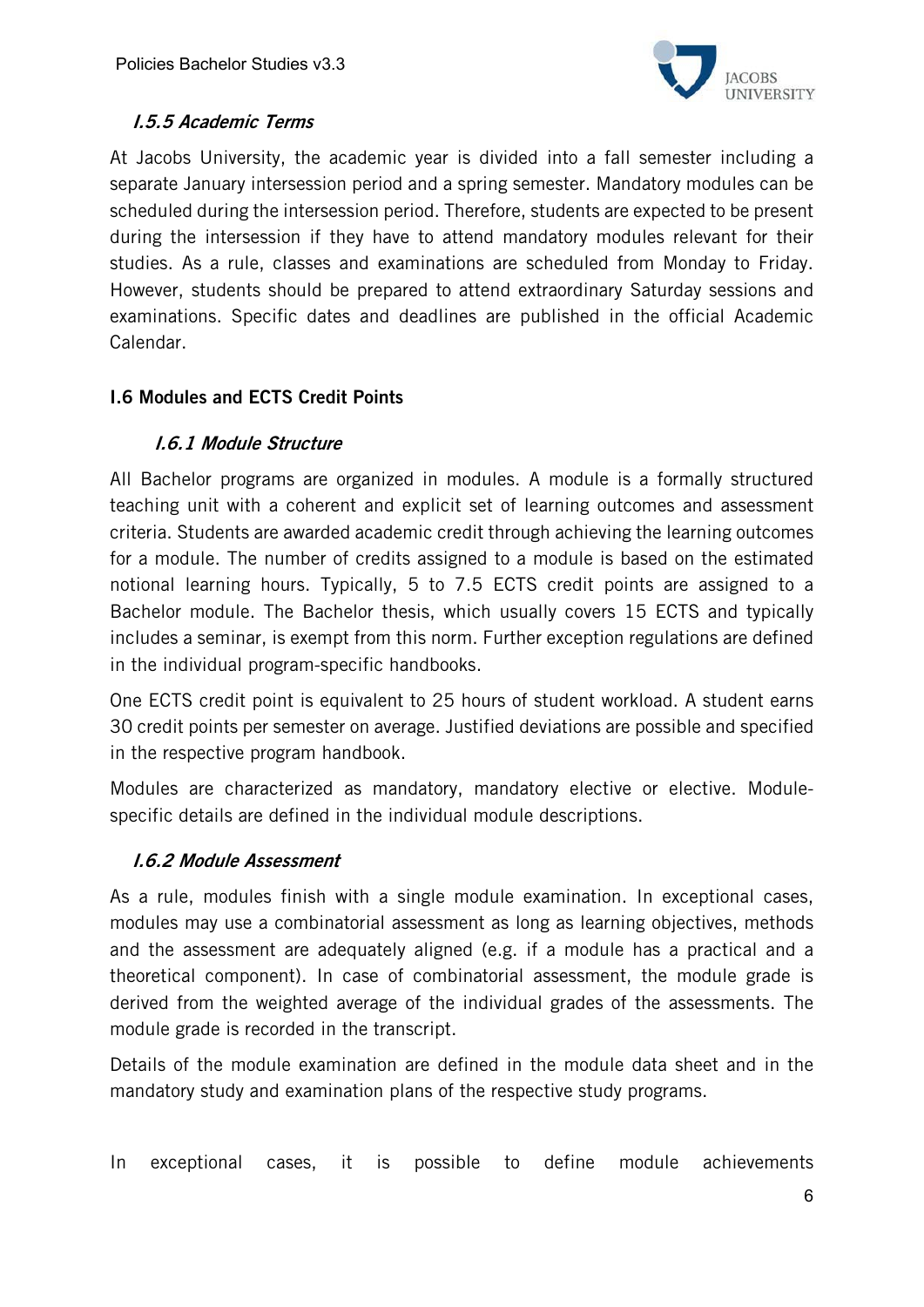

("Studienleistungen") as a pre-condition to be admitted to the module assessment. Module achievements must be defined in the module description. In case module achievements are graded, these grades are only counted towards fulfilment of the module achievement but they are not included in the module grade.

Module achievements are set and scheduled by the Instructor of Record. Students who fail to complete the module achievements during the semester are offered an opportunity to enhance the module achievement, generally before the final exam. Missed final examinations due to the non-completion of pre-conditions are not deemed as failed.

For modules that finish with a single module examination, the IoR may allow for bonus achievements (e.g., homework assignments, quizzes), as an option for students to monitor learning objectives during the semester. Bonus achievements (nature, number, grading and compensation in case of illness) must be clearly defined in the syllabus and must be communicated prior to the first session of the module. Bonus achievements can solely be used as feedback and to improve the grade of an already passed module examination by typically 0.33 but not exceeding 0.67 grade points. They may neither impair the grade nor be pass-relevant. Receiving the highest mark of 1.00 must be possible without bonus achievements. Bonus achievements are only valid for the first attempt of a module examination.

Examination results are published in the integrated campus management system (CampusNet). Students have the right to obtain access to their examination files upon request.

# I.7 Registration and Syllabi

### I.7.1 Registration

Every semester, students must register for the modules relevant for their Bachelor program. Registrar Services publishes the deadlines for registration each semester. The university reserves the right to cancel a module if less than 5 students have registered for it.

If a student is not formally registered for a module, no grades and credits can be awarded for that module, even if the student completes the work for it. If a student is formally registered for a module, the Module Coordinator must provide a result for that student at the end of the semester even if the student has not participated in the module.

Modules may have pre-requisites (previously passed modules) that must be fulfilled before registration. Additionally, they may have co-requisites (modules taken in the same semester) which require students to register in parallel to one or more associated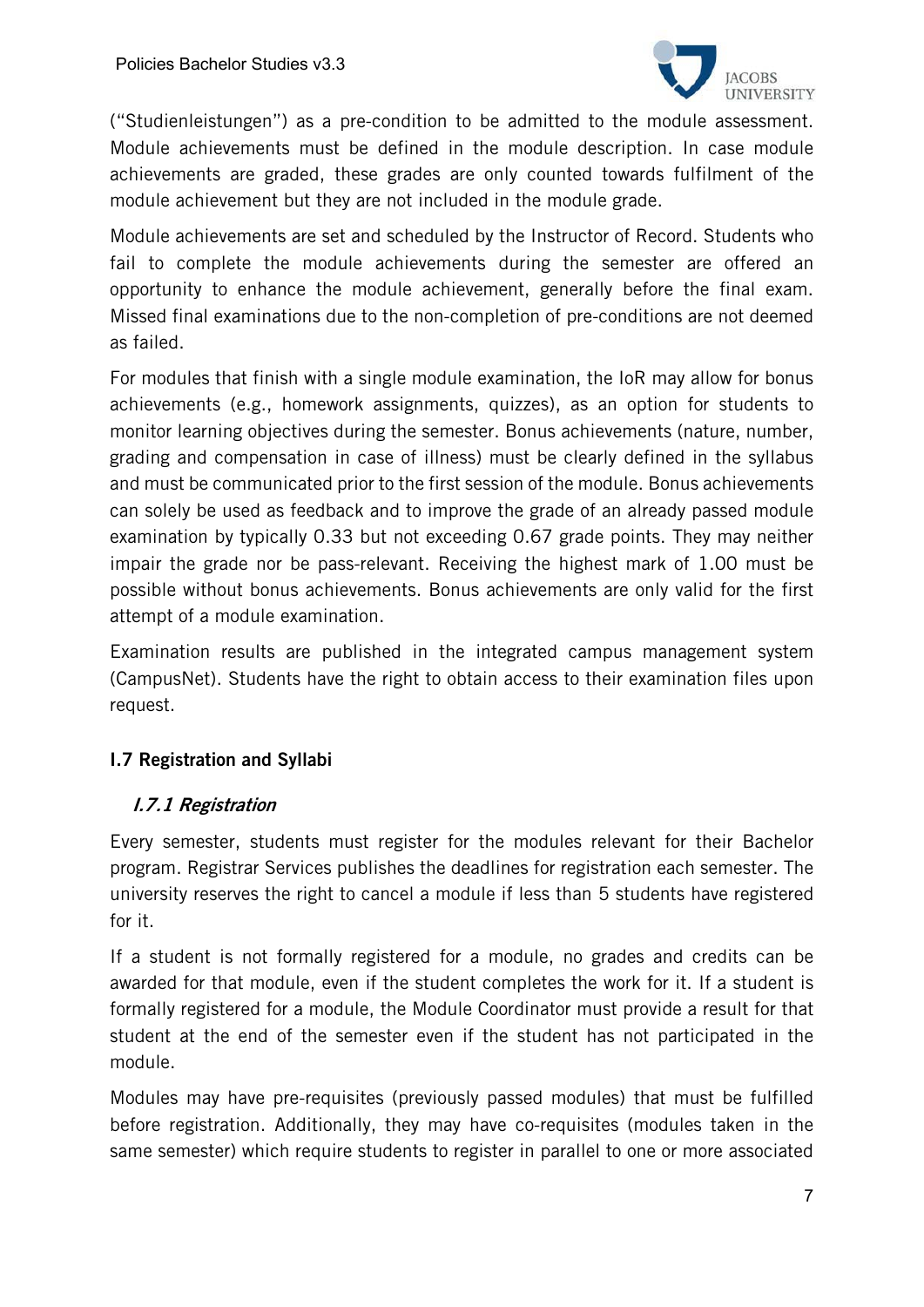

module(s).

The Instructor of Record (IoR) may exempt students from the pre- or co-requisite requirement.

In general, students have the opportunity to change their study plan by dropping and/or adding modules during a period of two weeks after the beginning of classes. The drop/ add deadline is published each semester in the Academic Calendar.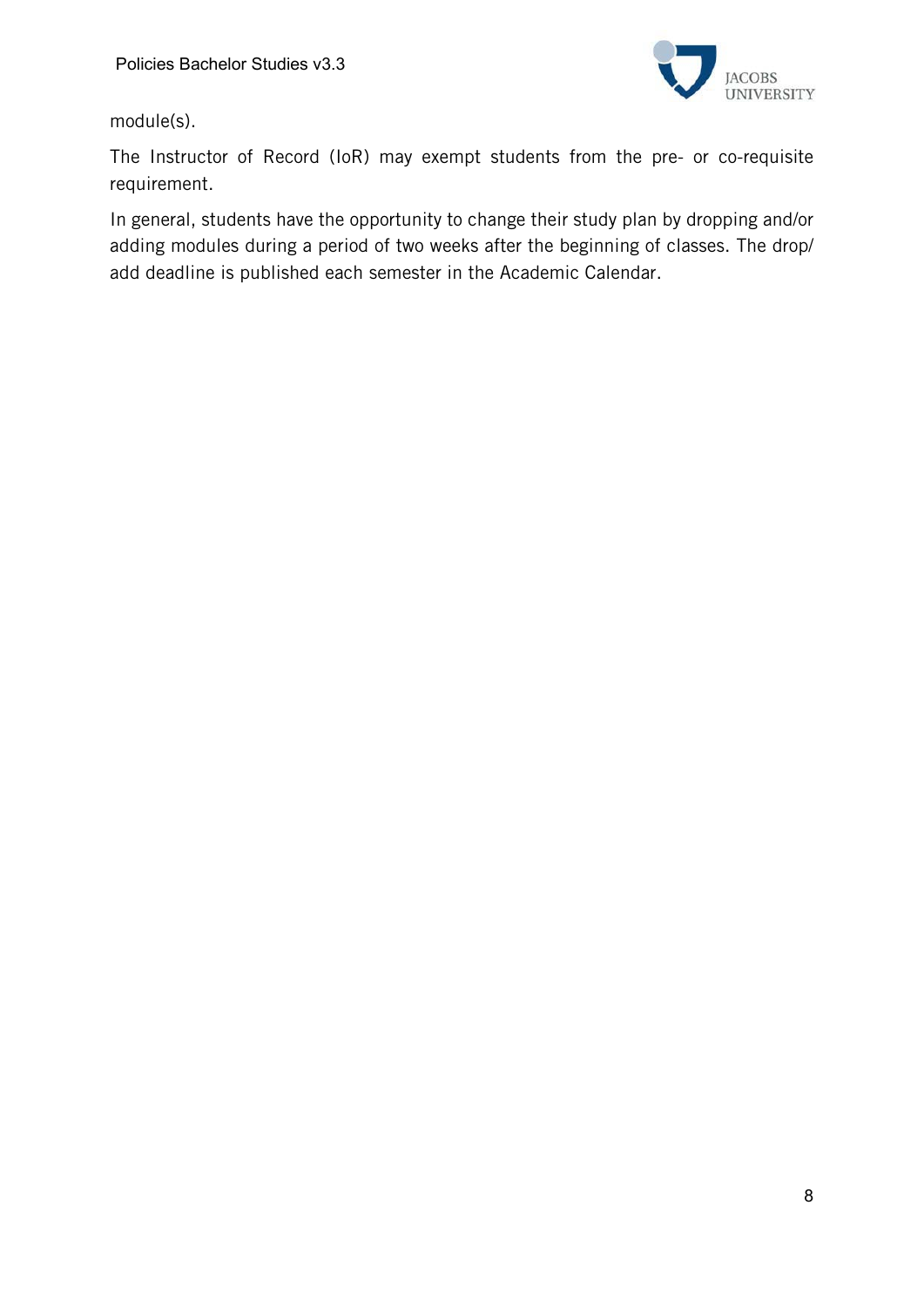

# I.7.2 Module Syllabi

A syllabus must be published for each module component before the start of registration in any given semester. This contains the topic of the module component sessions and specifies, if applicable, the basic literature to be consulted for these sessions. The syllabus contains specifications of the requirements, the grading details, and the learning outcomes.

# **I.8 General Program Structure**

The structure of each study program has two components: program-specific modules (CHOICE Modules, CORE Modules, Specialization Modules, Internship, Bachelor Thesis Module, and Skills/Methods Modules) and general education modules (Language Modules and Triangle Area Module/Society Impact Project).

Program-specific Modules (total 135 or 150 ECTS Credits):

- 45 ECTS Credits from CHOICE Modules
- 45 ECTS Credits from CORE Modules
- 15 ECTS Credits from Specialization Modules
- 15 ECTS Credits for the Bachelor Thesis Module
- 15 or 30 ECTS Credits for the Internship Module

General Education Modules (total 30 or 45 ECTS Credits):

- 0 or 15 ECTS Credits for Triangle Area Module/Community Impact Project
- 10 ECTS Credits from Language Modules
- 20 ECTS Credits from Methods/Skills Modules

In justified cases, study programs can decide to expand the internship from 15 ECTS to a full-semester internship with 30 ECTS. As a rule, study programs with a 30 ECTS internship do not require students to take modules in the Triangle Area/Society Impact Project.

The general requirements stated above are complemented by the specific regulations included in the study program handbooks. The graduation requirements for preparatory study programs (degree and non-degree) offered at Jacobs University can be different and are stated in the respective study program handbooks.

# *I.8.*1 Internship

The Internship module requirement for students includes a mandatory internship, which must be related to the respective area of study, taking place in any company, university, research institution, organization or start up worldwide. Jacobs University as an employer for this mandatory internship will in general not be accepted. Instead of an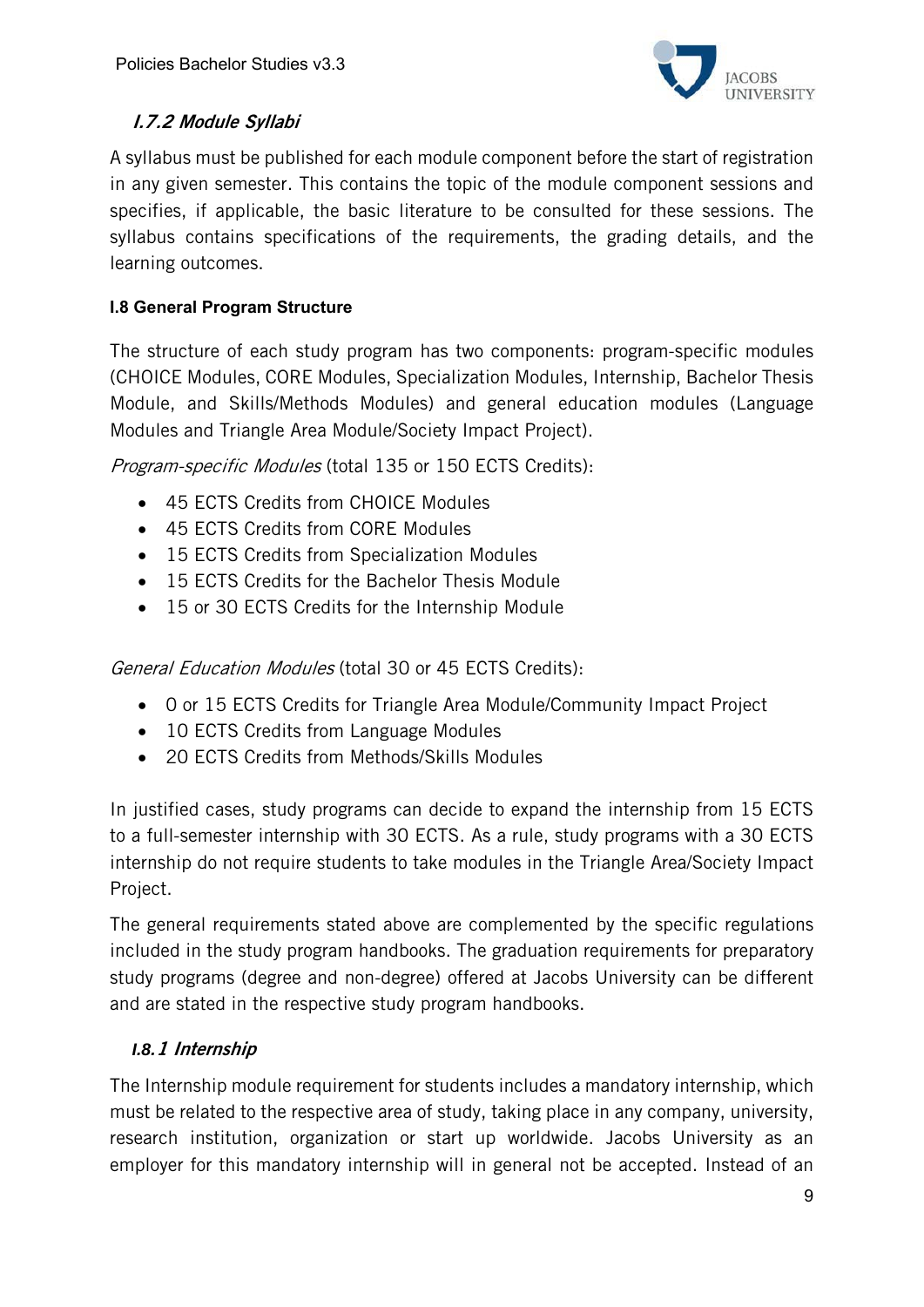

internship students may apply for the Jacobs University StartUp-Option.

The minimum duration of the internship is two months in full-time. The criteria for successfully completing the internship requirement are listed in the module description and include participation in professional skills courses and events (career fair, internship presentations, etc.), active participation in the internship, the submission of a written internship report or poster presentation as well as a supervisor's reference letter. Information about the internship will be listed on the transcript. Further regulations issued by the Career Service Center apply.

### *I.8.2* Study Abroad

Students have the option to spend a semester at one of Jacobs University´s partner institutions. Courses recognized for study abroad credits need to be pre-approved according to the Jacobs University study abroad procedures issued by the International Office, carry the equivalent of at least 22.5 ECTS credits in total and be related to the respective study program. The selection of modules/courses needs to be approved by the Academic Advisor, Study Program Chair and Registrar Services in the course of the study abroad application.

## *I.8.3* Majors and Minors

All undergraduate study programs at Jacobs University Bremen, with the exception of preparatory study programs, are eligible for a major as well as a minor.

Students may change their selected major until the beginning of the second year of study, provided they have met the first year requirements of the new major.

Students pursuing a minor must pass at least 15 ECTS credits from advanced level (CORE or Specialization) modules in the subject of the minor that are not used as mandatory modules in the graduation requirements of their major. Prerequisites for these advanced level modules must be met. The requirements for a minor including advanced level and prerequisite modules must not exceed 30 ECTS credits in total.

Study program handbooks must state whether and how a minor option is accessible within the 180 ECTS credits of regular workload for a Bachelor's degree.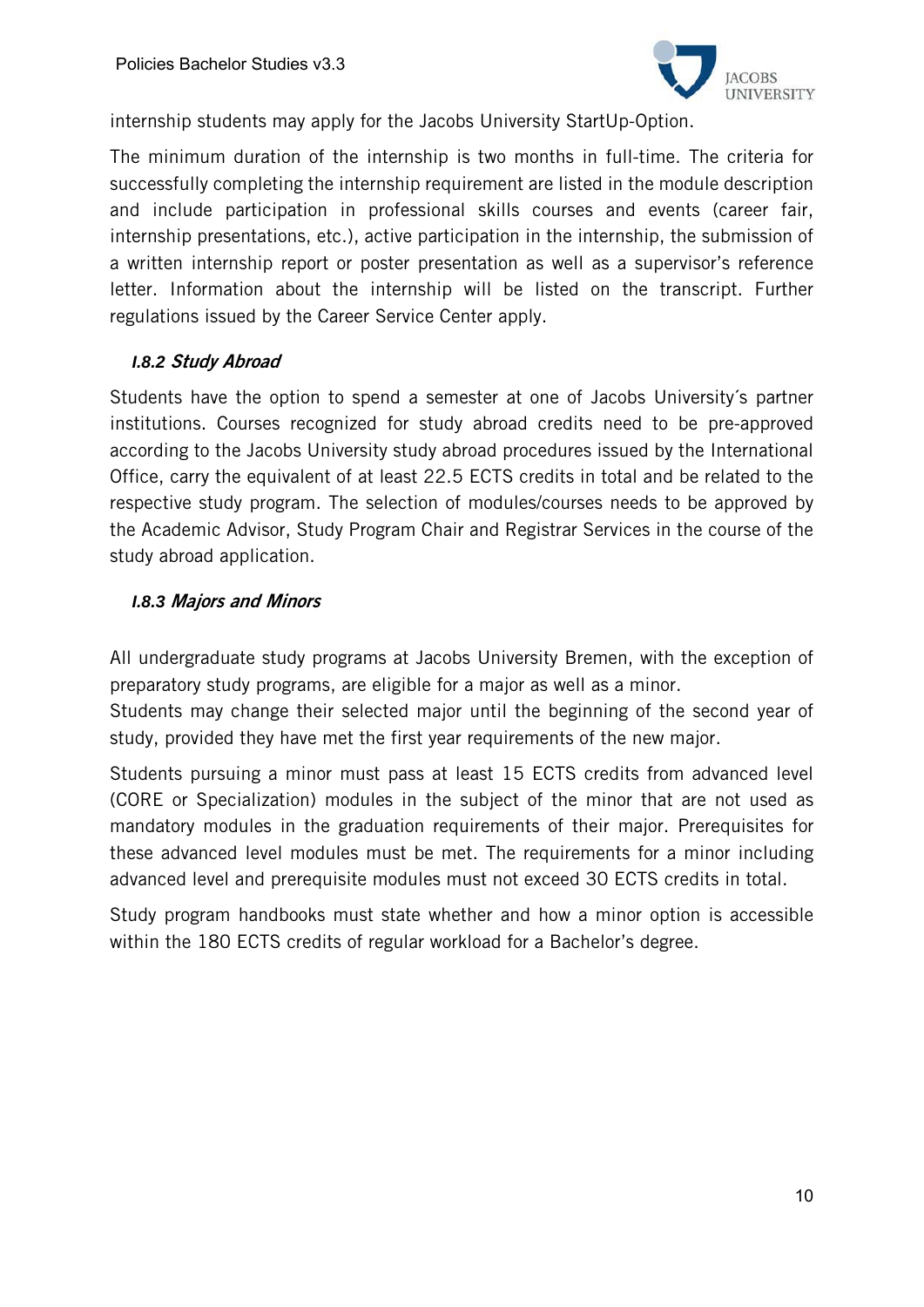

# II. Assessment Types

Assessment types include written assessments, oral assessments, practical assessments, project assessments, as well as the Bachelor theses.

Any type of assessment may be conducted electronically or complemented by electronic and online assessment and submission elements. This includes computerized testing in a test center, video interviews, online/electronic submission and other formats which use electronic systems and/or devices. For computerized assessments, student will be offered an introduction to the system used to familiarize themselves with it.

Team projects may be applied in all examination forms other than written examinations. In such cases, the IoR must clearly indicate the method of determining credit for the participants in the team. Such a method provides that the contributions of the individual team members be clearly identifiable and therefore gradable.

### **II.1 Written Assessments**

A written examination is a supervised, in-class assessment testing the students' competences. Each student produces answers to given questions, selects answers in multiple choice questionnaires or produces tasks in written form with no auxiliary resources except for those explicitly approved by the IoR. A written examination lasts between 60 and 180 minutes, usually reflecting the overall workload (ECTS) of that module. In general, Instructors of Record conduct and proctor examinations. In exceptional cases Registrar Services may organize additional proctors centrally (e.g., for final exams with high numbers of participants).

A term paper is a literary analytic, speculative, or interpretative composition on a chosen or assigned theme or subject, usually in prose according to previously specified requirements. The student produces the term paper individually. Different forms of term papers include project reports and essays.

A laboratory report describes the preparation, performance, and the results of empirical research according to previously specified requirements.

A poster presentation focuses on the poster as a medium for communication. It may be augmented by oral explanation or a Q&A period with the examiner.

### **II.2 Oral Assessments**

An oral examination is an assessment whereby the examiner poses questions to one or more students and each student produces answers in spoken form. Oral examinations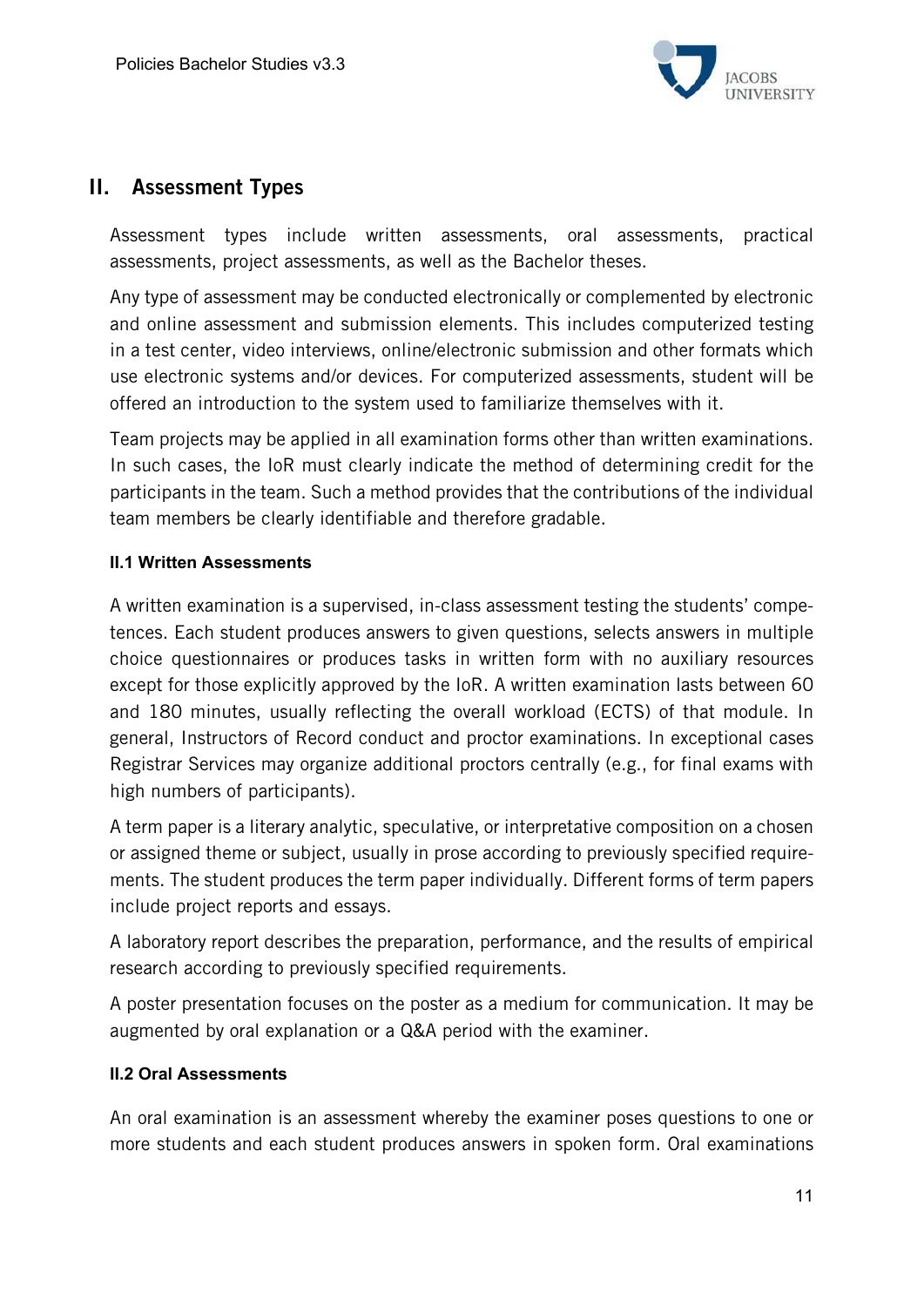

require the presence of a qualified observer in addition to the examiner. The observer holds an academic degree in the field of the module question of at least one level above the current degree of the student. He/she records in writing every answer given during the examination and submits these minutes for inclusion in the student's examination file. An oral examination lasts between 15 and 45 minutes per student.

A presentation is a formal talk about a topic, theme or project. It is generally performed in front of an audience using media to support the speech and may include a discussion period.

## **II.3 Practical Assessments**

A practical examination is an assessment of the practical skills of a student, for example in research-related modules. Practical examinations require the presence of a qualified observer in addition to the examiner. The observer holds an academic degree in the field of the module of at least one level above the current degree of the student. The observer minutes the examination and submits these minutes for inclusion in the student's examination file. A practical examination can be an individual or a group assessment and lasts between 15 and 45 minutes.

### **II.4 Project Assessments**

A project assessment refers to the comprehensive evaluation of a coherent set of activities that all relate to a particular topic or task ("project") such as planning, progress, presentation in one or more modality, etc.

### **II.5 Bachelor Thesis**

In order to graduate, students have to submit a Bachelor thesis of 12 ECTS credit points. The thesis is written under the guidance of a Jacobs University faculty member (thesis supervisor).

The cover page of the Bachelor thesis needs to show the title, the university's name, the month and year of submission, the name of the student, and the name(s) of the reviewer(s) (thesis supervisor and, if applicable, second reviewer). Furthermore, the thesis needs to contain the official Jacobs University declaration on authorship signed by the student that the thesis is independent work and has not been handed in elsewhere.

The electronic version of the Bachelor thesis must be uploaded to a plagiarism check platform defined by the university. Any source code or data supplementing a Bachelor thesis must be submitted electronically with the electronic version of the Bachelor thesis.

The Bachelor thesis is graded by the thesis supervisor and, if applicable, the second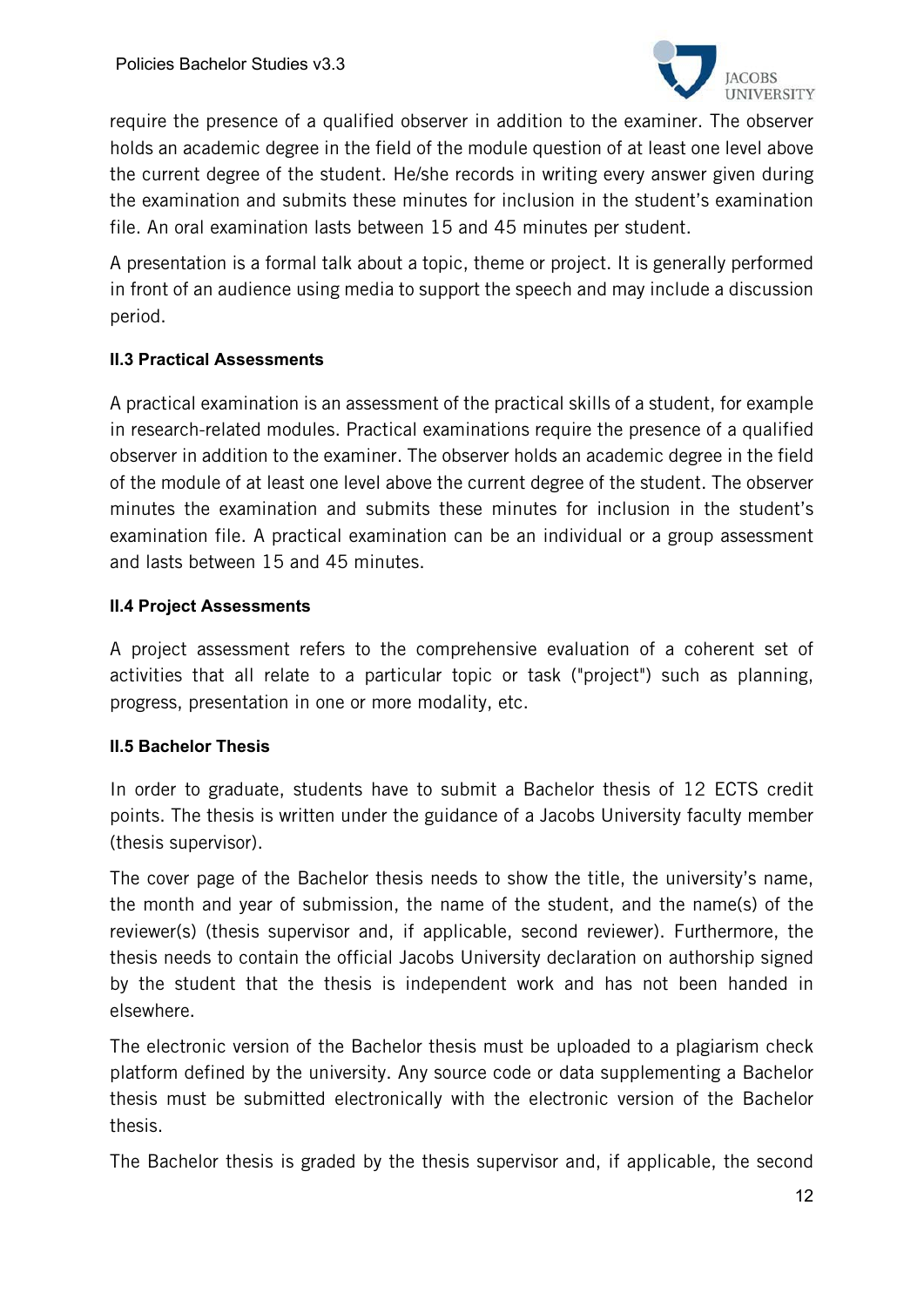

reviewer. As a rule, the second reviewer must be a Jacobs University faculty member or an external expert holding a PhD degree in the respective field.

The Bachelor thesis is graded according to the Jacobs University grading scheme that is published on the Jacobs University website. Reviewers agree on a single numerical grade.

If the thesis does not meet the requirements, the reviewer(s) has the possibility to grant the student the right to revise the thesis and resubmit it within three months.

Students must submit the Bachelor thesis on or before their last day of enrollment. Specific deadlines are specified in the Academic Calendar. If they cannot complete their thesis within the last semester of enrollment, they must apply for an extension of studies (see Admission and Enrollment Policy, section 4) in order to stay enrolled.

# III. Assessment Procedures

## III.1 Scheduling of Written Examinations

In general, written examinations are held at the end of the semester during the university's official final examination period as specified in the Academic Calendar. Registrar Services centrally plans the examination schedule and assigns the dates, times, and rooms for examinations to be held. Students with special needs have the right to request suitable exam arrangements (see section V.3. Students with Special Needs). No student is required to take more than two final module examinations on any given day. Students who would have more than two examinations on a single day may ask to be officially excused from all but two examinations.

For each examination one make-up is offered. Written make-up exams are centrally scheduled by Registrar Services for students who either failed the original examination or were officially excused (see section III.4. - Excuse from Academic Obligations). A further possibility to re-sit the examination will be given during the subsequent official module examination, normally in the following year. In this case it is possible to attend the classes of the module again. If students wish to do so, they may request to be registered for this module as auditors. In case a failed or missed (official excuse) module is not offered it may be replaced by a different module (see section III.5. - Exceptional Module Replacement).

### III.2 Incomplete Module Work

In exceptional cases, students may request a temporary incomplete grade for any module for which they are currently registered. This is indicated by an "I" on the initial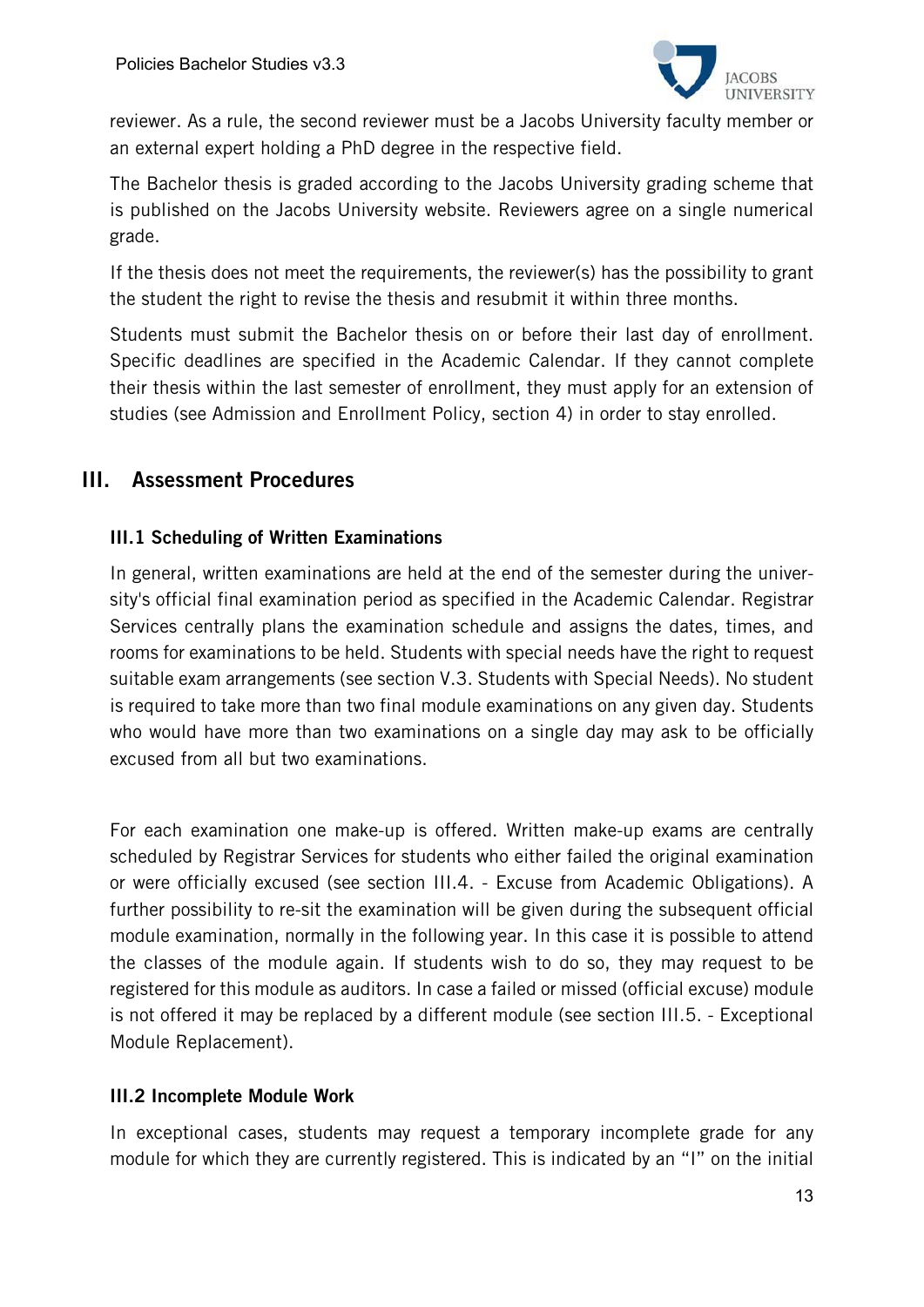

grade report. An "I" is assigned only in cases where a student receives permission from the IoR to turn in module work after the end of the semester. The IoR may communicate a grade penalty for late submission if applicable.

An incomplete "I" will also be assigned if a student is officially excused for a grading component. In this case no grade penalty will be imposed. The modalities for completion of the module in these cases is regulated in section III.4. Excuse from Academic Obligations.

The student must fulfill the missing requirements within the given deadline for submitting incomplete module work published in the Academic Calendar, whereupon the IoR will convert the "I" to a grade.

If the missing requirement is not fulfilled by the deadline, the instructor will assign the lowest possible grade for this grading component and issue the grade for the module accordingly.

# III.3 Failed Modules

For modules that finish with a single module examination (see 1.6.2 Module Assessment), the module is ultimately failed if the assessment required for passing the module is failed three times (first attempt plus two repetitions).

Modules with more than one assessment component (Modulteilprüfungen) are failed if the assessment component weighted average of the percentage grades is lower than 45% (corresponding to a numerical grade of 4.67 or lower). In that case, all assessments need to be repeated. The module is ultimately failed if the credit-weighted average of the percentage grade is lower than 45% even after three attempts (first attempt plus two repetitions).

Modules that consist of more than one module component with one assessment each (Modulkomponentenprüfungen) are failed if the assessment of any module component is failed. In that case, the assessments that have been passed do not need to be repeated. The module is ultimately failed if the assessment of any module component is failed three times (first attempt plus two repetitions).

If a mandatory module is ultimately failed, the Bachelor degree of the study program will not be granted. Unless the student continues in a different major, the student will be disenrolled.

### III.4 Excuse from Academic Obligations

Students may be excused officially by Registrar Services from taking examinations or from attending mandatory class/lab sessions for the following reasons only: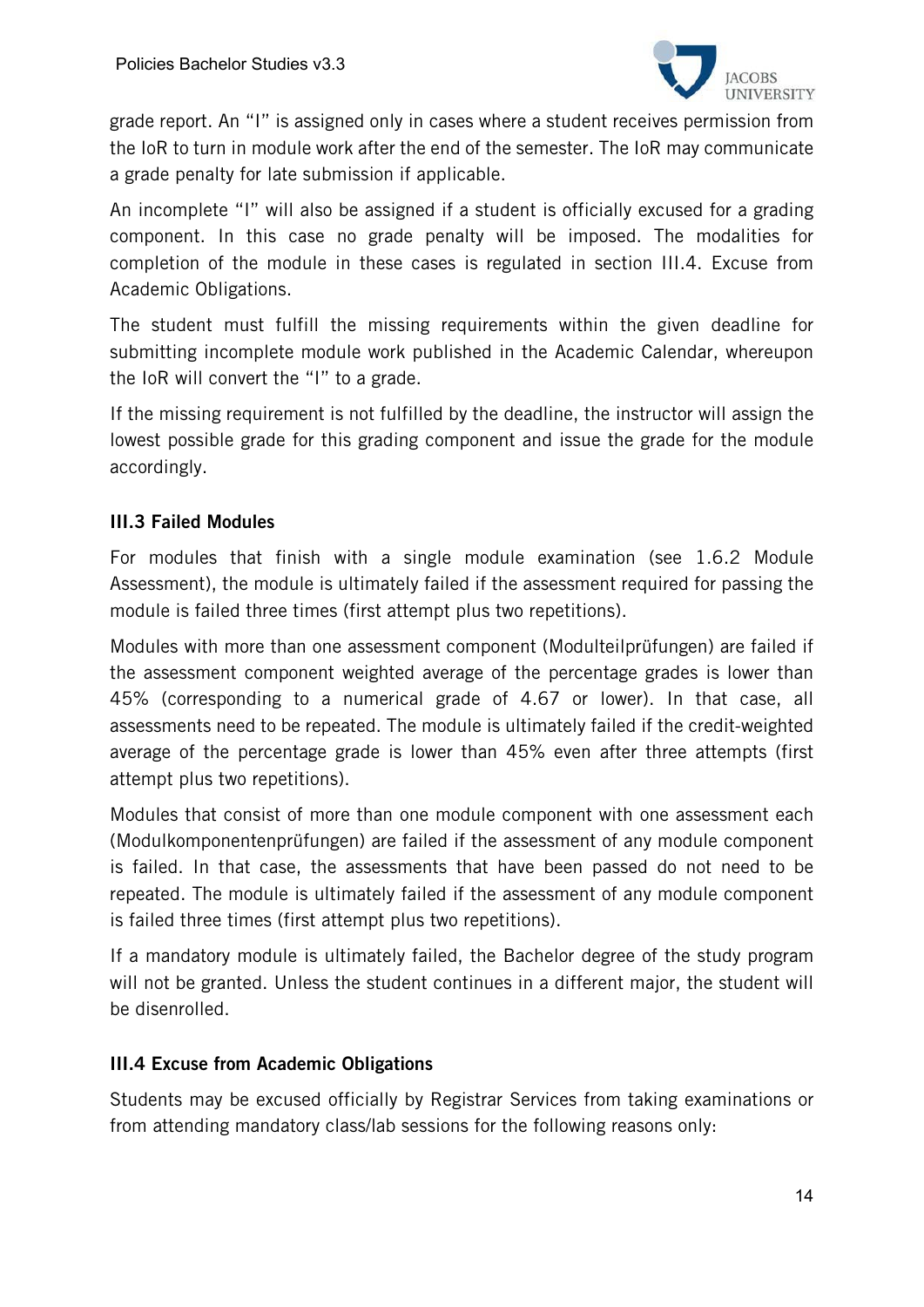

Illness or personal emergency: Illness must be documented with a sick certificate issued by a qualified physician. This certificate needs to verify the date and time of the inperson visit occasioned the confirmation that the student is unable to fulfill his/her academic obligation (either attend class/lab or take the examination). The university reserves the right to request a second medical opinion. Other emergencies must be appropriately documented in writing. Sick certificates and documentation for personal emergencies must be submitted to Registrar Services by the third calendar day from the beginning of illness/of the emergency. These three days include the first day of the illness/of the emergency. If the third calendar day is a Saturday, Sunday or a public holiday, the deadline is extended to the next working day. If students submit a sick certificate after the deadline, an excuse may be issued, when applicable, only for the submission date and the two calendar days preceding it. Predated or backdated sick certificates – i.e., when the visit to the physician takes place outside of the documented sickness period – will be accepted provided that the visit to the physician precedes or follows the period of illness by no more than one working day.

Clashes with other mandatory academic obligations: If it is not possible for students to attend an examination because it clashes with another mandatory academic requirement, students are entitled to be officially excused from the examination. Excuses due to excursions in mandatory modules will be sent out by Registrar Services as early as possible after the drop/add period each semester. Students who cannot participate in an examination because they are studying abroad or are on internship have to notify Registrar Services at least two weeks before the start of the examination period.

Regardless of the reason for their absence, students must inform the IoR and Registrar Services before the beginning of the examination or class/lab session that they will not be able to attend.

Failure to complete a module will lead to a continued incomplete of the module until the missing requirements are fulfilled or definitively failed. Students who are not officially excused will receive a failing grade for the exam.

Students who go on an optional excursion or participate in events of importance to the university may ask Registrar Services to issue a recommendation for an excuse. Requests for recommendations must be made via email well in advance of the event or the class trip. The decision whether to excuse the student rests with the IoR.

### III.5 Exceptional Module Replacements

In exceptional cases, e.g., if a module is no longer offered, mandatory modules or mandatory electives may be replaced by other modules. The latter have to fulfill a similar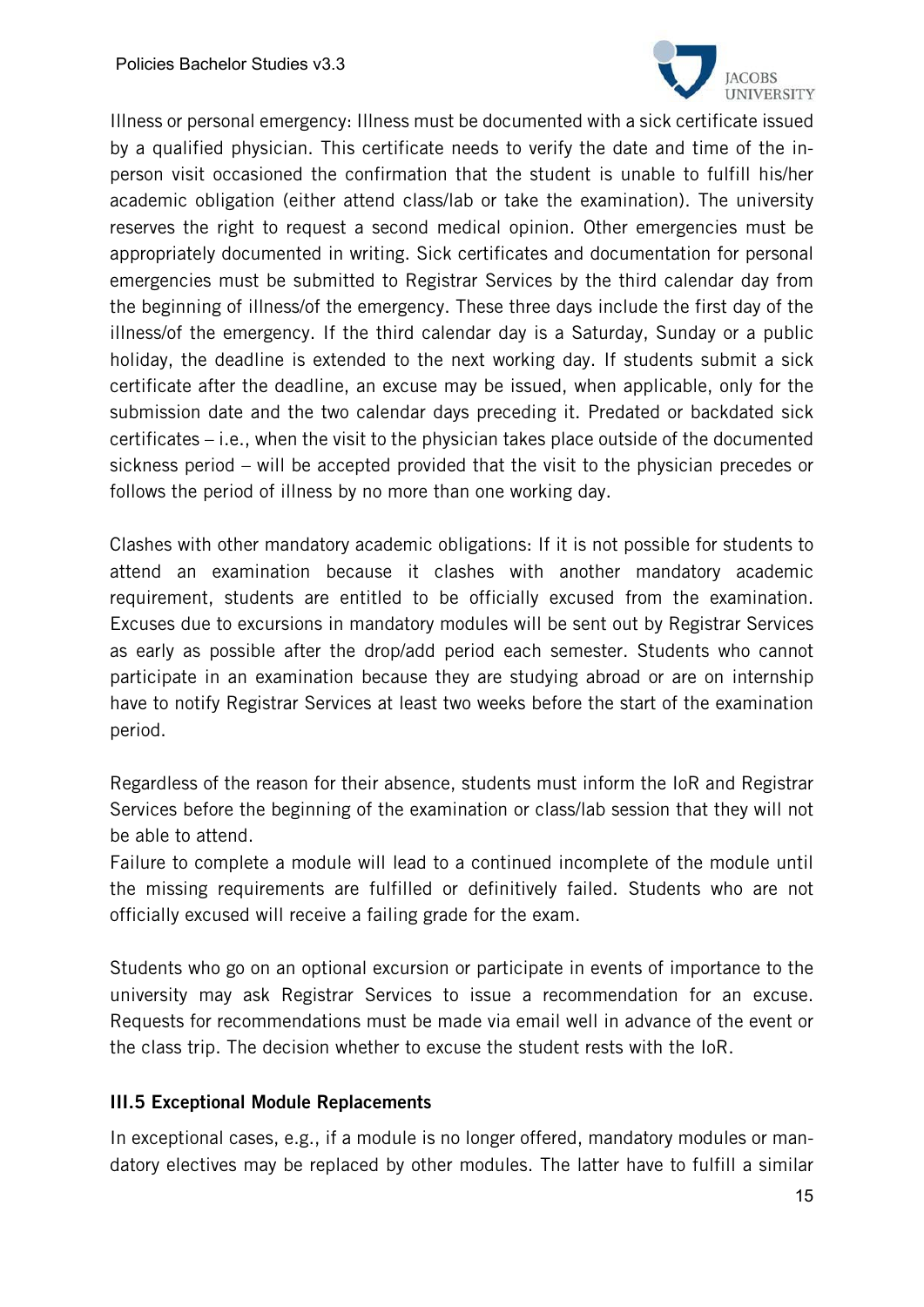

function in the curriculum and a written request about such replacement needs to be filed. The request needs to be first approved by the SPC and subsequently by the Dean.

## III.6 Pass Option

Students may request, upon consultation with the Academic Advisor for the grade of one passed CHOICE or Methods/Skills module (up to 7.5 ECTS) to be excluded from the calculation of the GPA and to be replaced by a 'P' (for pass) on the transcript under the following conditions and limitations:

No more than one Pass Option may be applied during the entire undergraduate degree program. The Pass Option may not be applied on a failed module or on the Bachelor thesis. The Pass Option can be applied at any point before graduation, but for all internal grade-based evaluations the actual grade in the module will be considered.

Once applied, the Pass Option cannot be reverted into a grade or reassigned to a different module.

# III.7 Grading

Modules and module components at Jacobs University are graded by the Instructors of Record on the basis of a percentage scheme. The percentages are converted to a numerical module grade. The university website lists the respective grading tables.

A module is passed with a 4.33 numerical grade or better. ECTS credit points are awarded as soon as the module is passed.

Registrar Services calculates the cumulative grade point average (GPA). All modules in which the student received a grade (except for modules in the Further Modules Area) are included in the calculation of the cumulative GPA weighted by credits.

In general, the deadline for submitting final grades for the fall semester is end of January, for the spring semester end of June, or a workday close to these dates as specified in the Academic Calendar.

In addition to modules that are required for graduation students may register for further modules. Credits obtained in these modules do not count towards the credits needed for graduation and are not included in the calculation of the cumulative GPA but appear on the transcript. In case a student successfully completes more modules than required for graduation, the additional modules may be moved to the Further Modules Area.

### III.8 Advanced Placement, Transfer Credits, and Non-Academic Achievements

Jacobs University awards ECTS credit points for Advanced Placement (AP), Module Transfer, and Non-Academic Achievements.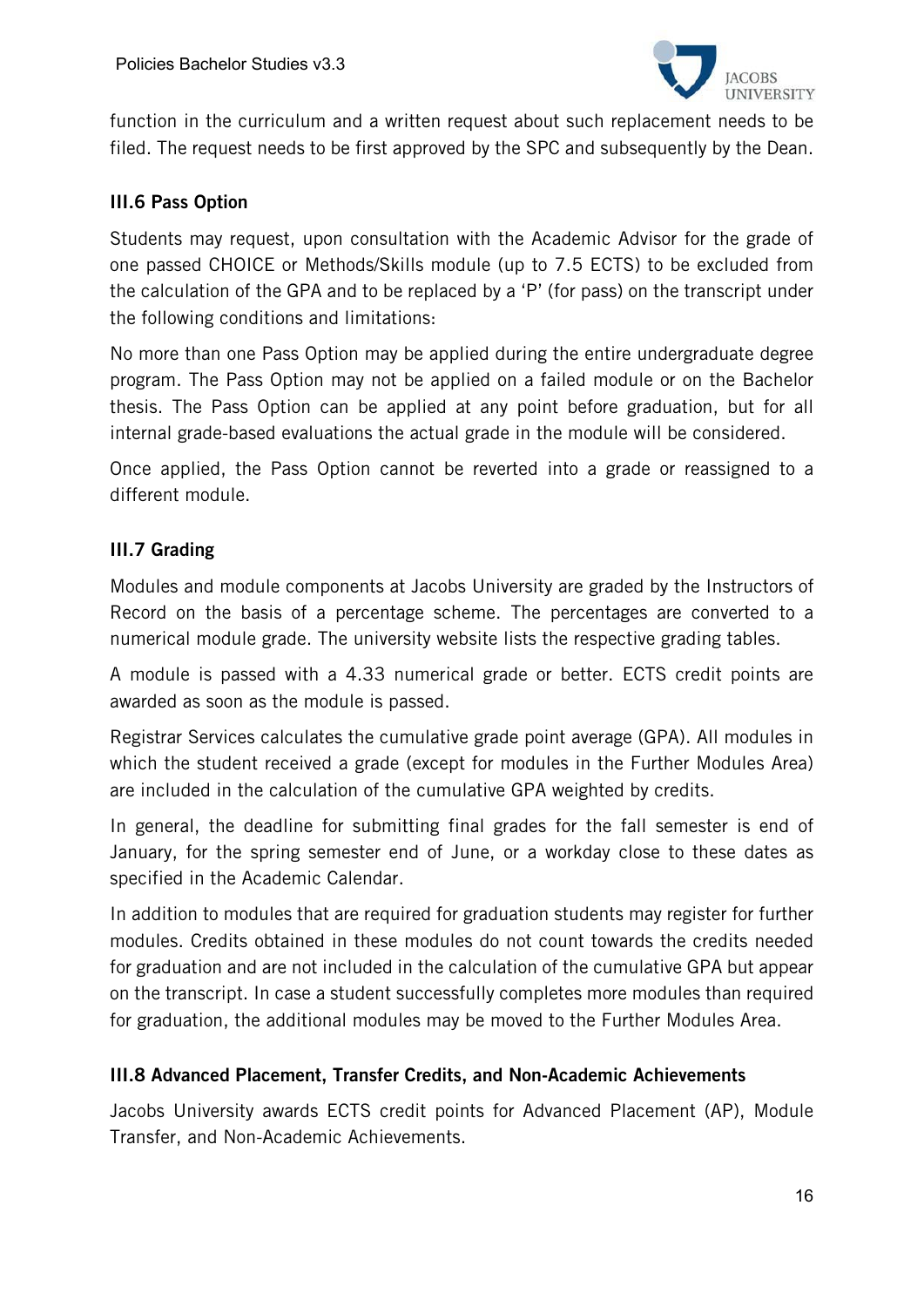

# III.8.1 Advanced Placement Credits

Advanced Placement (AP) credits may be awarded for academic competences acquired outside of formal university-level module work. Advanced Placement credit is conditional on a demonstrated level of competence equivalent to a university-level module regularly offered at Jacobs University. Not all Jacobs University modules are eligible for Advanced Placement. For more details, students should contact the responsible Instructor of Record and their Study Program Chair. Faculty may request students applying for Advanced Placement to pass a formal written examination, which should generally be offered during the first two weeks of classes. If the student has already registered for a module, he/she can in principle only apply for AP credits for that particular module and withdraw from the module within the drop/add period. Once modules are taken at Jacobs University, they may not be replaced by Advanced Placement credits. Language modules are generally excluded from Advanced Placement.

AP credits recognized by Jacobs University are designated on the transcript as being Advanced Placement modules (AP). In such a case, no grade is assigned.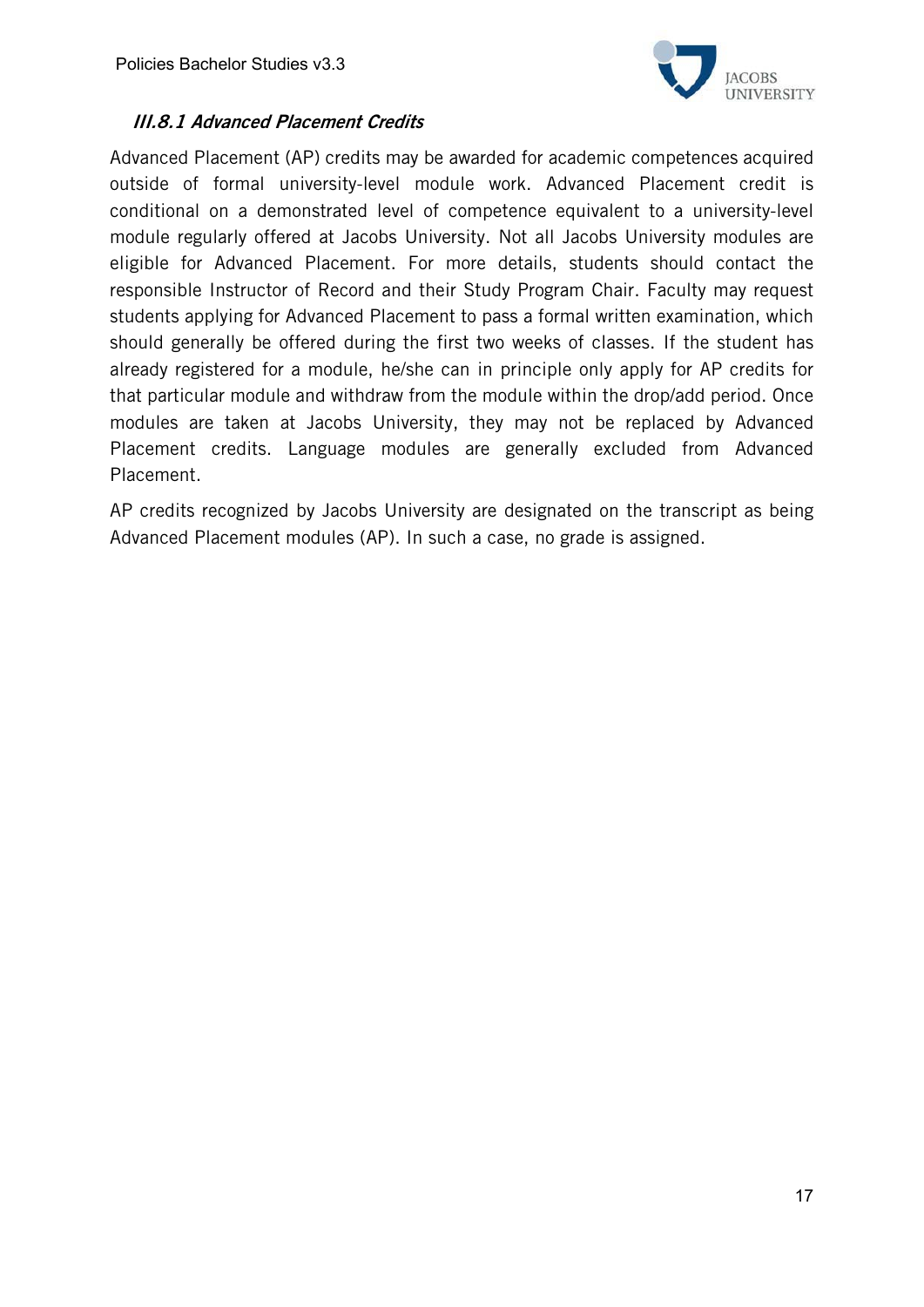

# III.8.2 Transfer Credits

Transfer credits may be awarded for academic module work completed at another university or institution of higher education (e.g., for transfer students or for study abroad). To apply for the recognition of transfer credits, students must submit the Transfer Credit Form, the module syllabi, and an official transcript indicating the modules taken to Registrar Services. Upon recommendation of the Faculty from the respective field of study, Registrar Services rules on the acceptance of transfer credits.

Module work completed at other institutions is eligible for transfer credits at Jacobs University if the qualification to be recognized does not differ significantly in content, intended learning outcomes, scope, academic level or quality from the modules offered at Jacobs University. A refusal to transfer credits must be reasoned by Jacobs University. Language modules in the languages taught at Jacobs University are accepted if taken at other universities or at our partner institutes. Credits acquired for languages other than those offered at Jacobs University are transferred if issued by a partner university of Jacobs University.

For module work completed prior to enrollment at Jacobs University, students must apply for recognition of transfer credit points during their first semester at Jacobs University. Students who transfer a significant number of credits may be treated as "Transfer students" and be placed into a higher semester of their study program.

For module work completed elsewhere while being enrolled at Jacobs University (i.e., during the semester breaks or study abroad), students must apply for recognition of transfer credit within one semester after the achievement.

### III.8.3 Non-Academic Achievements

Non-academic competences acquired outside of the higher education system may be recognized for up to half of the credits provided for the modules offered, provided that the acquired knowledge and skills are equivalent in content and level to the modules they are intended to replace. Equivalence is given if the content, scope, and requirements essentially correspond to those of the intended study program at Jacobs University, to which the credits are to be applied. Students must apply for the recognition of Non-Academic Achievements during their first year of study.

### III.8.4 Language Modules

All study programs taught in English contain mandatory German language modules. Students who meet the required German proficiency level (e.g. native speakers) need to select modules in another language offered at Jacobs University. Program-specific regulations are defined in the respective program handbook. Students must take a placement test before registering for the appropriate language proficiency level. They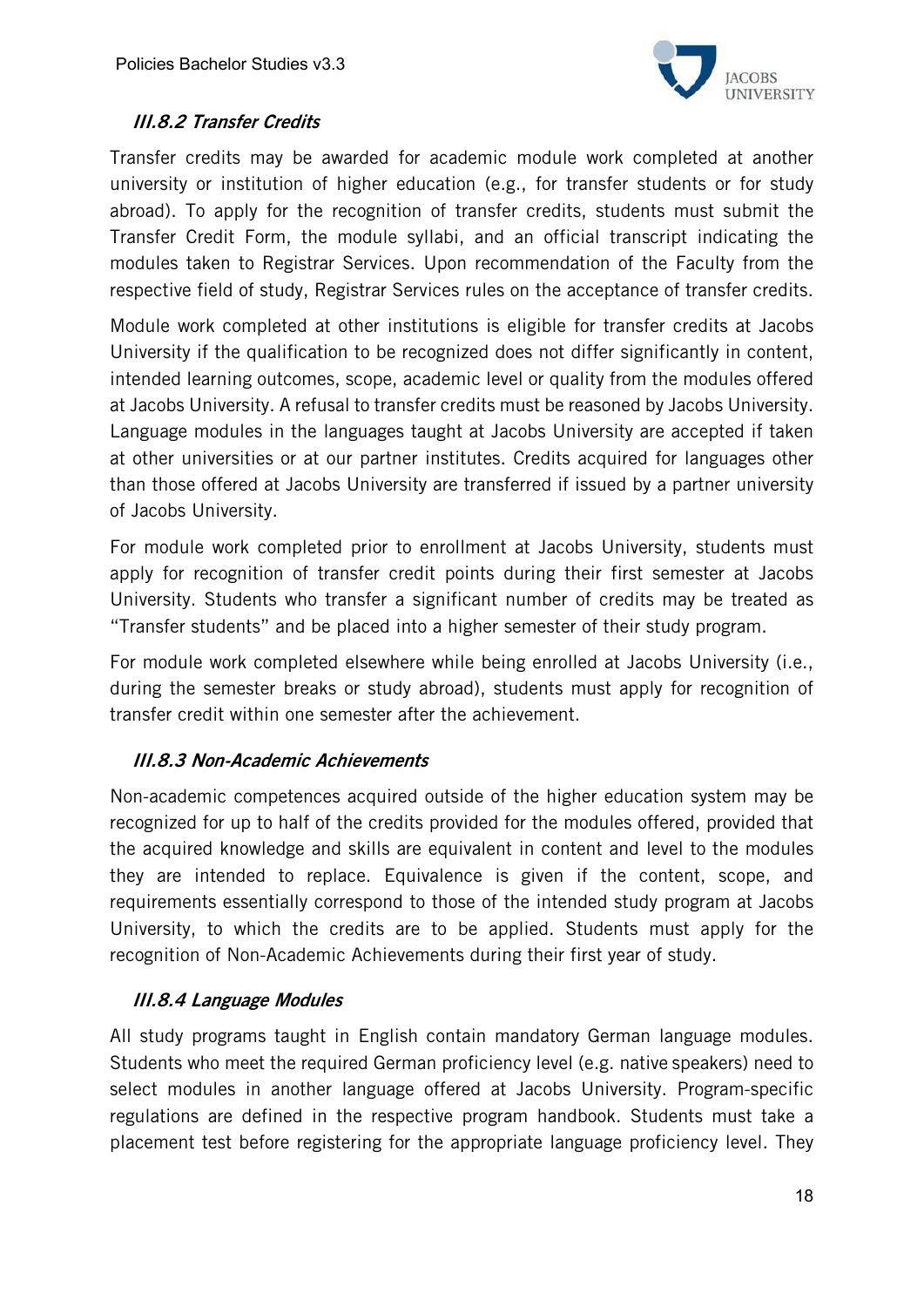

may, at their own risk, take language modules half a level higher than the one in which they have been placed according to the placement test.

# III.8.5 Audit

Students may register for modules as auditors. It is at the discretion of the Instructor of Record to allow auditing of the module and specify the conditions for auditing. Audited modules are not graded and do not receive credit points, they do not fulfil any degree requirements. These modules will appear on the transcript with the indication that the module was audited.

# III.8.6 Further Modules Area

In addition to module that are required for graduation students may register for further module. Credits obtained in these modules do not count towards the credits needed for graduation and are not included in the calculation of the cumulative GPA but appear on the transcript.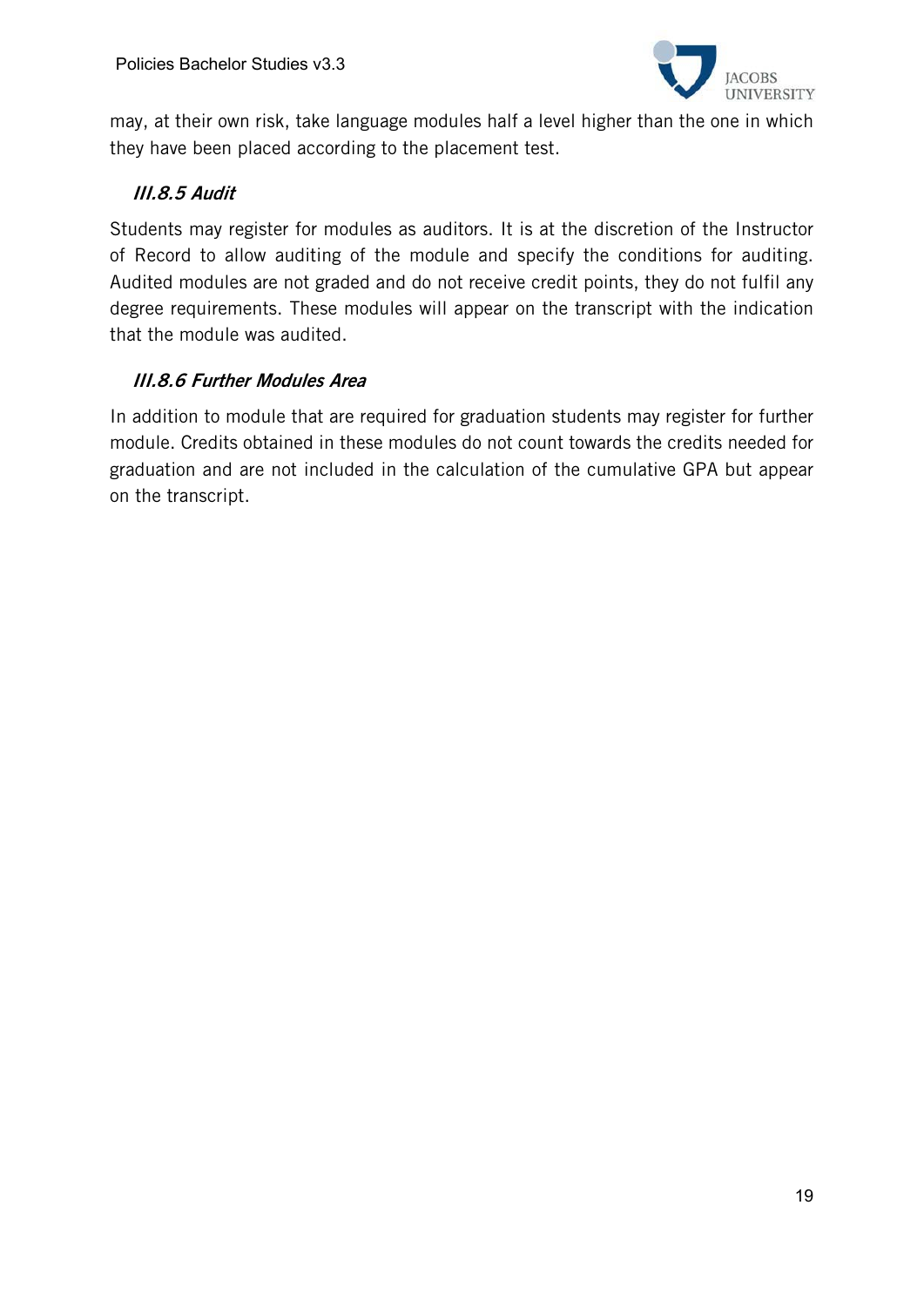

# IV. Degree Certificates

Upon graduation and after completing the formal checkout, every student will receive the following final documents:

# IV.1 Diploma

The diploma states the name and date of birth of the degree holder, the degree and program, and the date of the conferral of the degree. The diploma carries the seal of Jacobs University and is signed by the President of the university and the Dean responsible for undergraduate studies. Pre Degree students receive a certificate instead of a diploma.

## IV.2 Diploma Supplement

The diploma supplement conforms to the guidelines of the Kultusministerkonferenz (KMK) and provides more detailed information about the university and the specific program of study. It also includes the final GPA, the date of the conferral of the degree and, if applicable, further special achievements.

### IV.3 Final transcript

The final transcript lists all modules a student has taken at Jacobs University, including the grades of the individual modules. It also lists the semester GPA for each semester of study, the cumulative GPA for the entire study, the Bachelor thesis title and grade, the date of the conferral of the degree, and, if applicable, further special achievements. The transcript is signed by two staff members of Registrar Services and carries the seal of the University.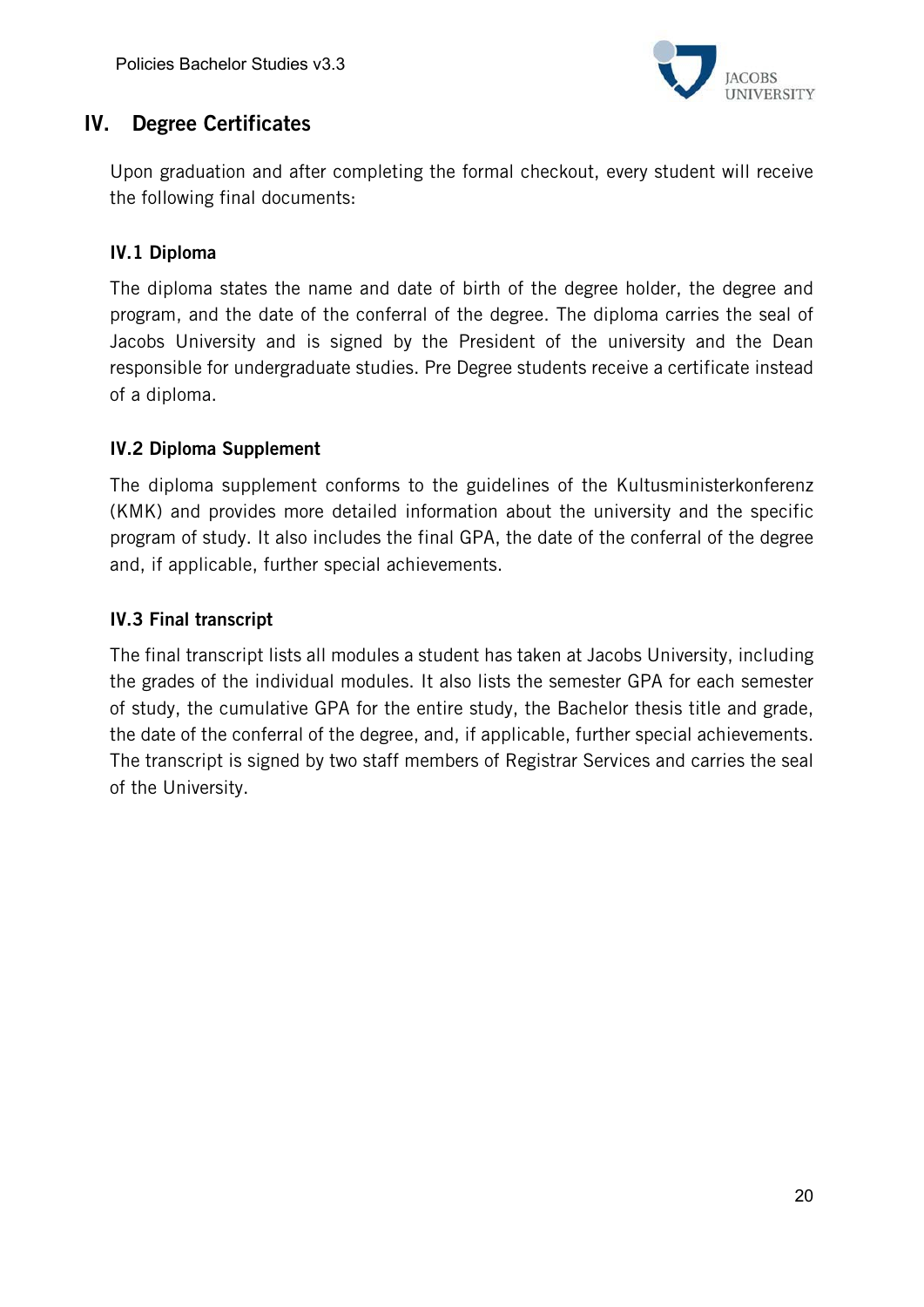

# V. Administrative Details

### V.1 Committee on Examinations and Standing (Widerspruchsausschuss)

The Committee on Examinations and Standing is an academic body that decides on official appeals by students in matters such as academic examinations, extension of studies, re-enrollment (see Admission and Enrollment Policy), as well as other complaints regarding examinations or academic standing that could not be solved otherwise. The committee is an independent appeals board, which acts according to the policies of the university. It is a non-public body. Its decisions are binding. The committee consists of the following members with voting rights. A substitute may be appointed to deputize for a member.

- one Dean for undergraduate education
- one Dean for graduate education
- one faculty member from each focus area
- one member of research and teaching staff
- one undergraduate student
- one graduate student

### V.2 Graduation Ceremony

A student who wants to receive his/her diploma during graduation ceremony must submit his/her Bachelor thesis by the deadlines specified in the Academic Calendar.

A student who wants to participate in the graduation ceremony before having completed all graduation requirements does a so-called "walkthrough". In order to be eligible for a walkthrough, the student must provide written confirmation of his/her thesis supervisor and/or the respective Instructor(s) of Record that he/she is expected to finish all graduation requirements no later than August 31 of that academic year. As a rule, the confirmation must be submitted to Registrar Services at least two weeks before the graduation ceremony.

# V.3 Students with Special Needs

The rules and provisions of the "General Act on Equal Treatment" (Allgemeines Gleichbehandlungsgesetz - AGG) apply. Students with special needs should be able to complete their studies and examinations under conditions equivalent to those of any other student. To this end, as far as possible all study- and examination-related offers are designed to be barrier-free. Students with special needs are entitled to special